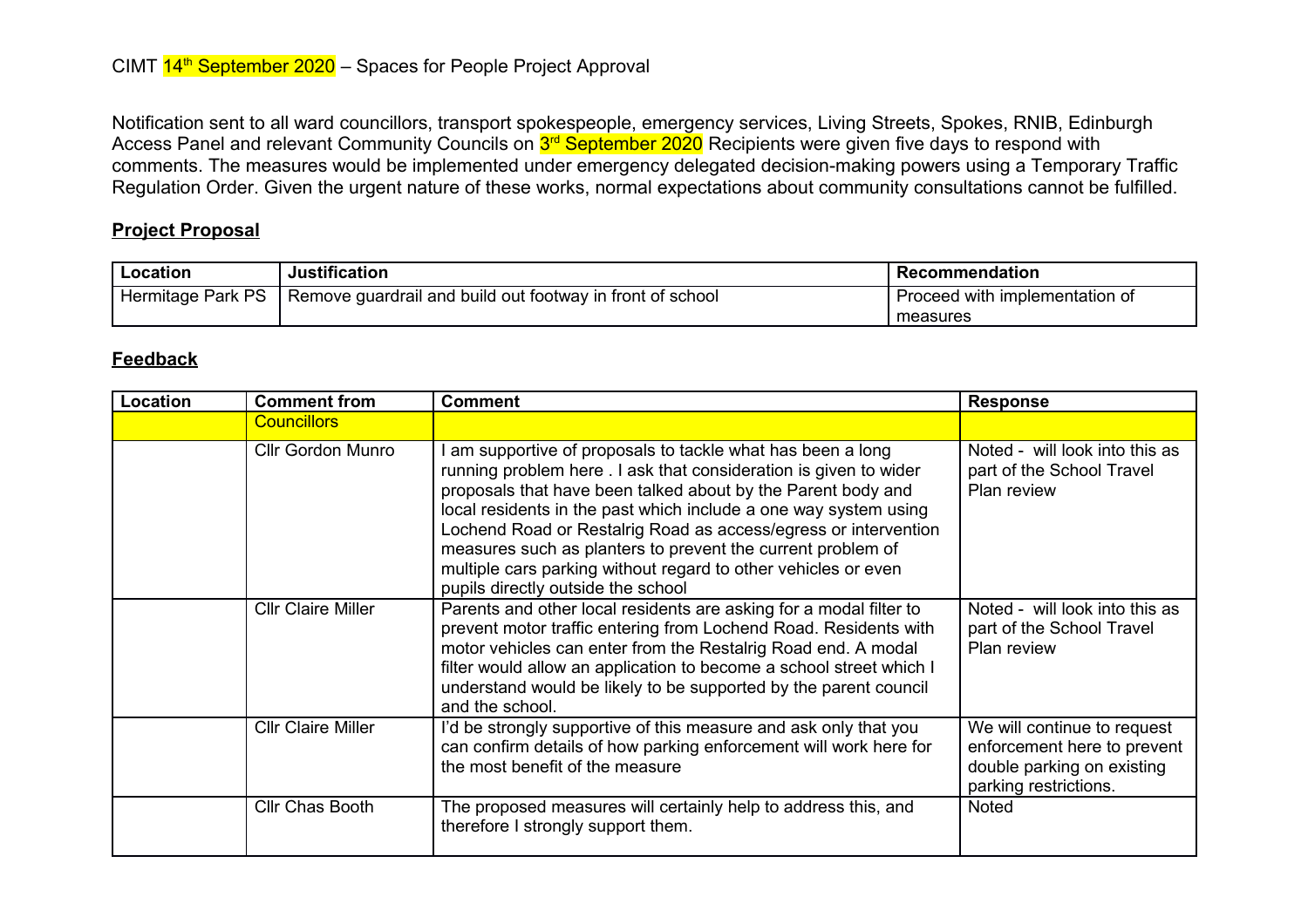| Cllr Chas Booth     | However, I would also urge you to go further and to consider<br>introducing a modal filter on this street, to permit non-motorised<br>traffic but prevent motorised traffic. This could be applied either at<br>the Lochend Road end (residents and deliveries could enter from<br>the Restalrig Road end) or at the point where Hermitage Park joins<br>Ryehill Grove.                                                | Noted - will look into this as<br>part of the School Travel<br>Plan review |
|---------------------|------------------------------------------------------------------------------------------------------------------------------------------------------------------------------------------------------------------------------------------------------------------------------------------------------------------------------------------------------------------------------------------------------------------------|----------------------------------------------------------------------------|
| Cllr Chas Booth     | I understand the parent council are keen to introduce a school<br>street, but have been told they cannot do so while the street<br>remains a through-route. Introducing a modal filter would allow the<br>proposal for a school street to be progressed, thus further<br>improving road safety for residents and school children. I have<br>been contacted by a number of constituents in support of this<br>proposal. | Noted - will look into this as<br>part of the School Travel<br>Plan review |
| Cllr Adam McVey     | Very supportive of this measure being implemented as quickly as<br>possible. There has been a lot of parents waiting at pick up time<br>and space isn't sufficient to accommodate so this will help. I would<br>also support Hermitage park being added being added to the<br>school streets programme to help improve safely at drop off and<br>pick up even further.                                                 | Noted - will look into this as<br>part of the School Travel<br>Plan review |
| <b>Stakeholders</b> |                                                                                                                                                                                                                                                                                                                                                                                                                        |                                                                            |
| Spokes              | Hermitage Park Primary has had a historic problem with dangerous<br>traffic levels, inconsiderate<br>parking and associated air pollution which the School Association<br>have gone to great lengths to<br>try and resolve over the past decade.                                                                                                                                                                       | <b>Noted</b>                                                               |
| Spokes              | We believe the proposed changes to the pavement will significantly<br>improve the conditions<br>directly outside the school at it's main entrance, and for that<br>reason, we strongly support them.                                                                                                                                                                                                                   | Noted                                                                      |
| Spokes              | However, we foresee the historic issues on the rest of the street to<br>continue and to this end.<br>would urge the council to consider closing Hermitage Park (the<br>road), preferably 24/7 or, at<br>least, at key times of the school day, whilst maintaining access for<br>residents.                                                                                                                             | Noted - will look into this as<br>part of the School Travel<br>Plan review |